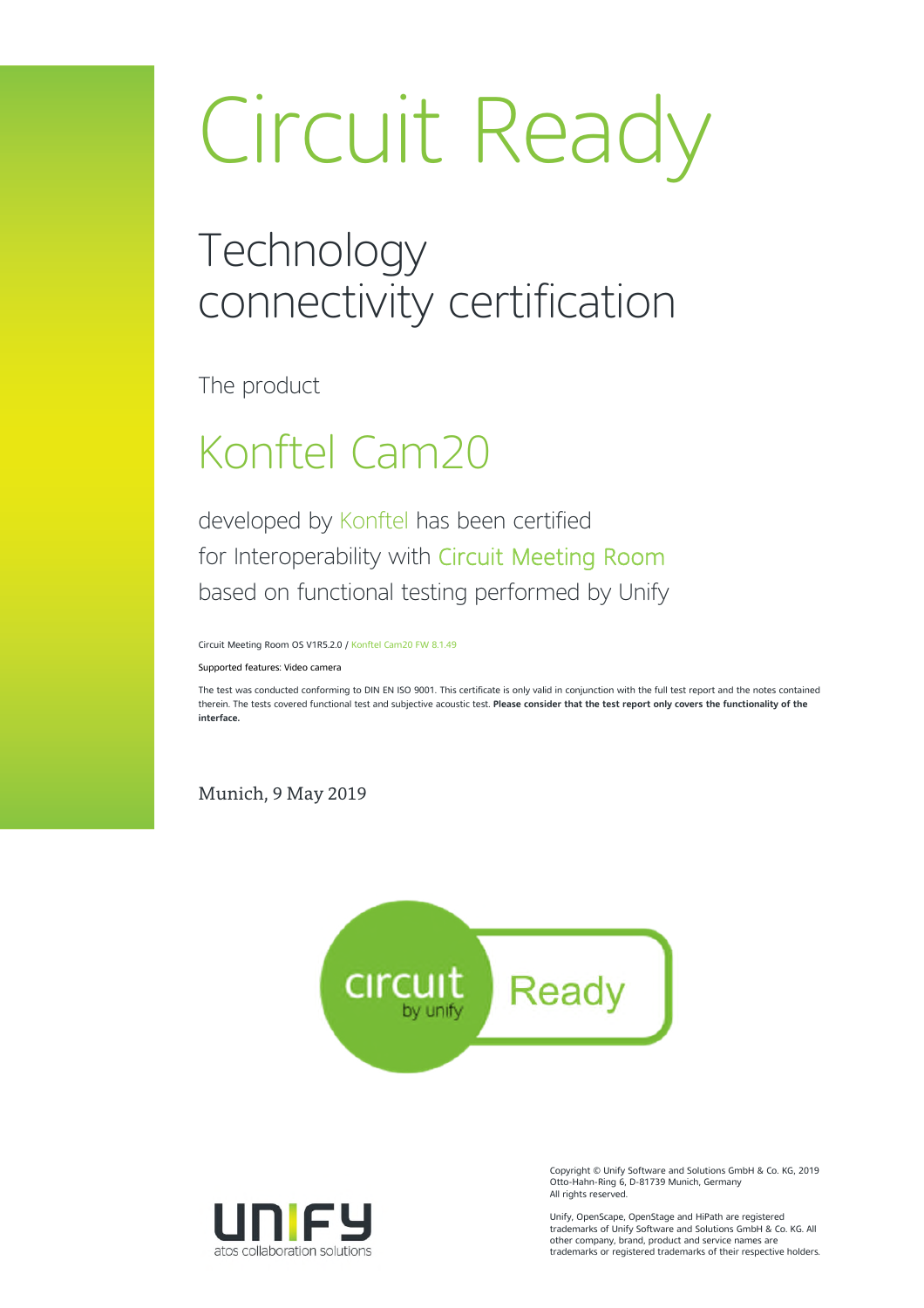# **Functional Test Report**

### **Circuit Meeting Room**

with

### **Konftel Cam20**

| Author:  | Christian Kaehler |
|----------|-------------------|
| Version: | 1.0               |
| Status:  | Released          |
| Date:    | 09.05.2019        |



Copyright © Unify GmbH & Co. KG, 2019 Otto-Hahn-Ring 6, D-81739 Munich, Germany All rights reserved.

Unify, OpenScape, OpenStage and HiPath are registered trademarks of Unify Software and Solutions GmbH & Co. KG. All other company, brand, product and service names are trademarks or registered trademarks of their respective holders.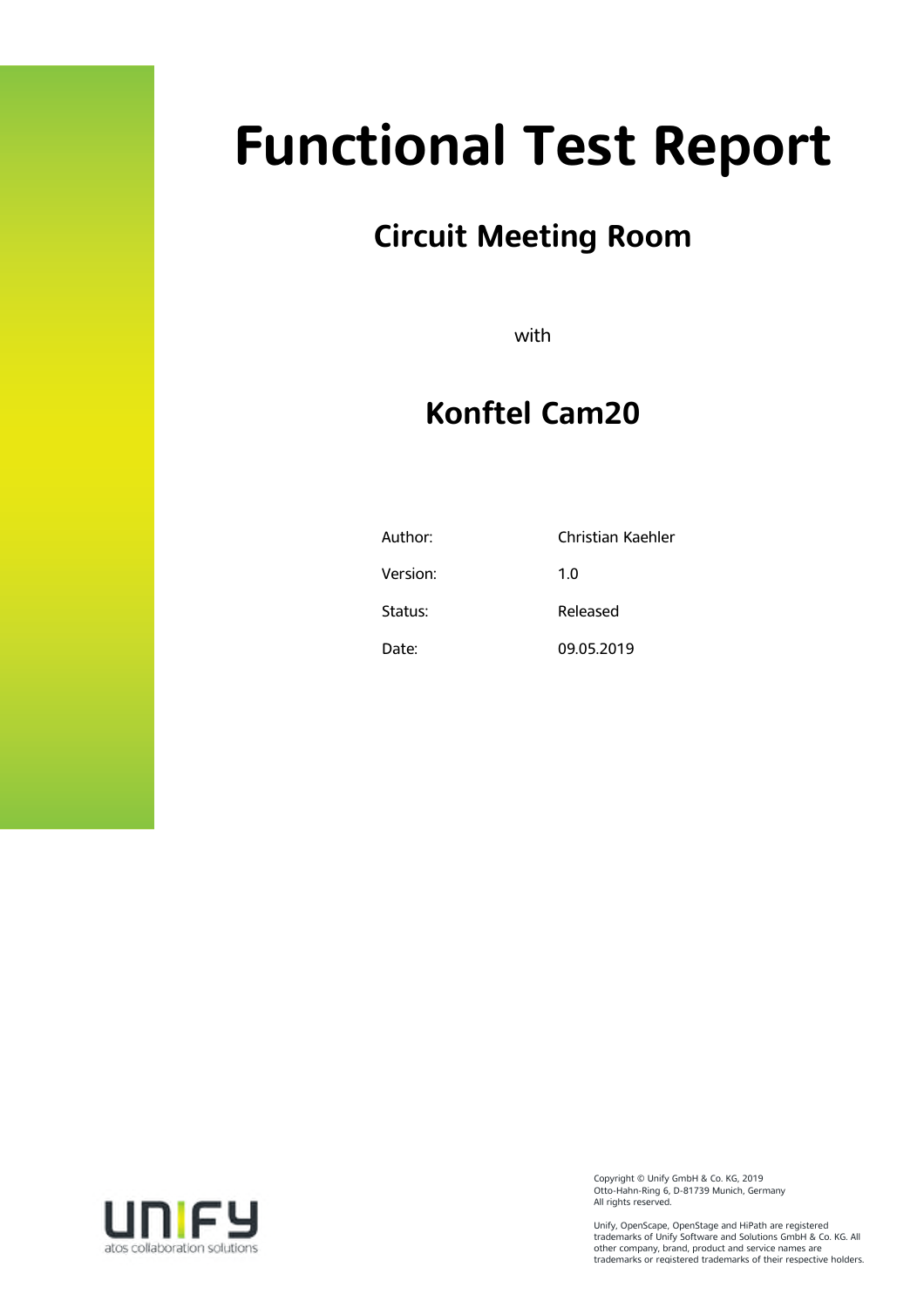#### **Table of Contents**

| 1. Overview               | 3 |
|---------------------------|---|
| 1.1. Executive Summary    | 3 |
| 1.1.1. Basic Equipment    | 3 |
| 1.2. Test Strategy        | 3 |
| 1.3. Test Result Summary  | 3 |
| 1.3.1. Problems           | 3 |
| 1.3.2. Restrictions       | 3 |
| 1.3.3. Remarks            | 3 |
| 1.3.4. Setup              | 4 |
| 2. Test Results in Detail | 5 |
| 2.1. Test cases           | 5 |
| 2.2. Remarks / Appendixes | 5 |
| 3. Confirmation           | 6 |

### *History of Change*

| Version | Date       | <b>Description</b> | <b>Name</b>       |
|---------|------------|--------------------|-------------------|
| 1.0     | 09.05.2019 | Released           | Christian Kaehler |
| 0.1     | 04.04.2019 | <b>Draft</b>       | Christian Kaehler |
|         |            |                    |                   |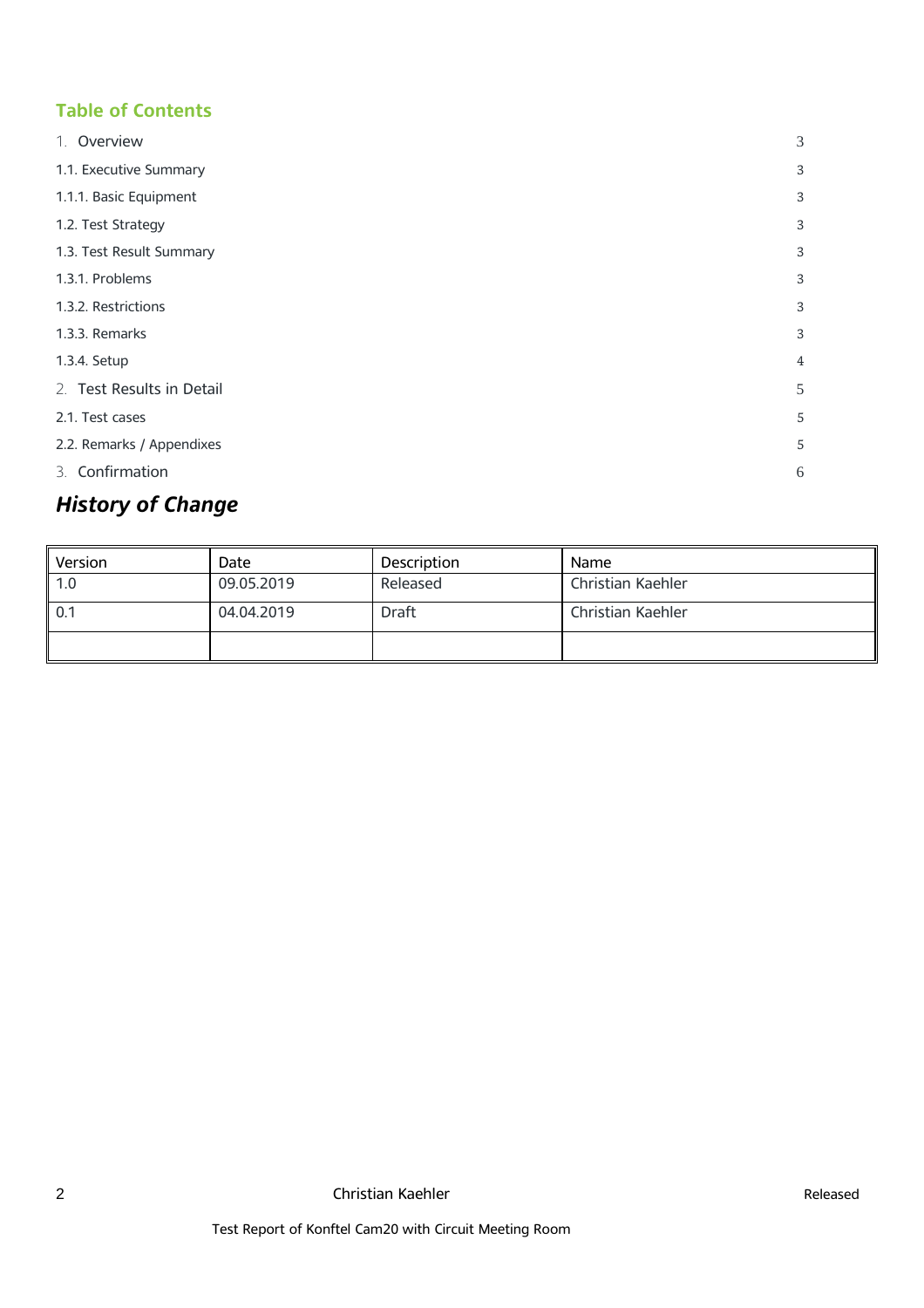## 1. Overview

#### Executive Summary

The functional tests were carried out at GVS (Global Vendor Support) test lab. The test cases are listed below. The test reports are automatically generated report.

#### 1.1.1. Basic Equipment

| <b>Test environment</b>                 |          |
|-----------------------------------------|----------|
| Circuit                                 |          |
| <b>Circuit Meeting Room OS</b>          | V1R5.2.0 |
| <b>Circuit Meeting Room Application</b> | 1.2.4800 |
| <b>Product FW</b>                       | 8.1.48   |

#### Test Strategy

The certification test performed for Product is focused on audio basic functionality for

☒video

☐audio

#### ☐audio / video

The focus is on basic functionality and does not cover any quality measurements for audio or video streams. If additional features in the product are relevant for proper operation with Circuit Meeting Room then these are listed in the test cases.

#### Test Result Summary

For details please have a look at the test results

#### 1.1.2. Problems

• No problems

#### 1.1.3. Restrictions

• No restrictions

#### 1.1.4. Remarks

• No remarks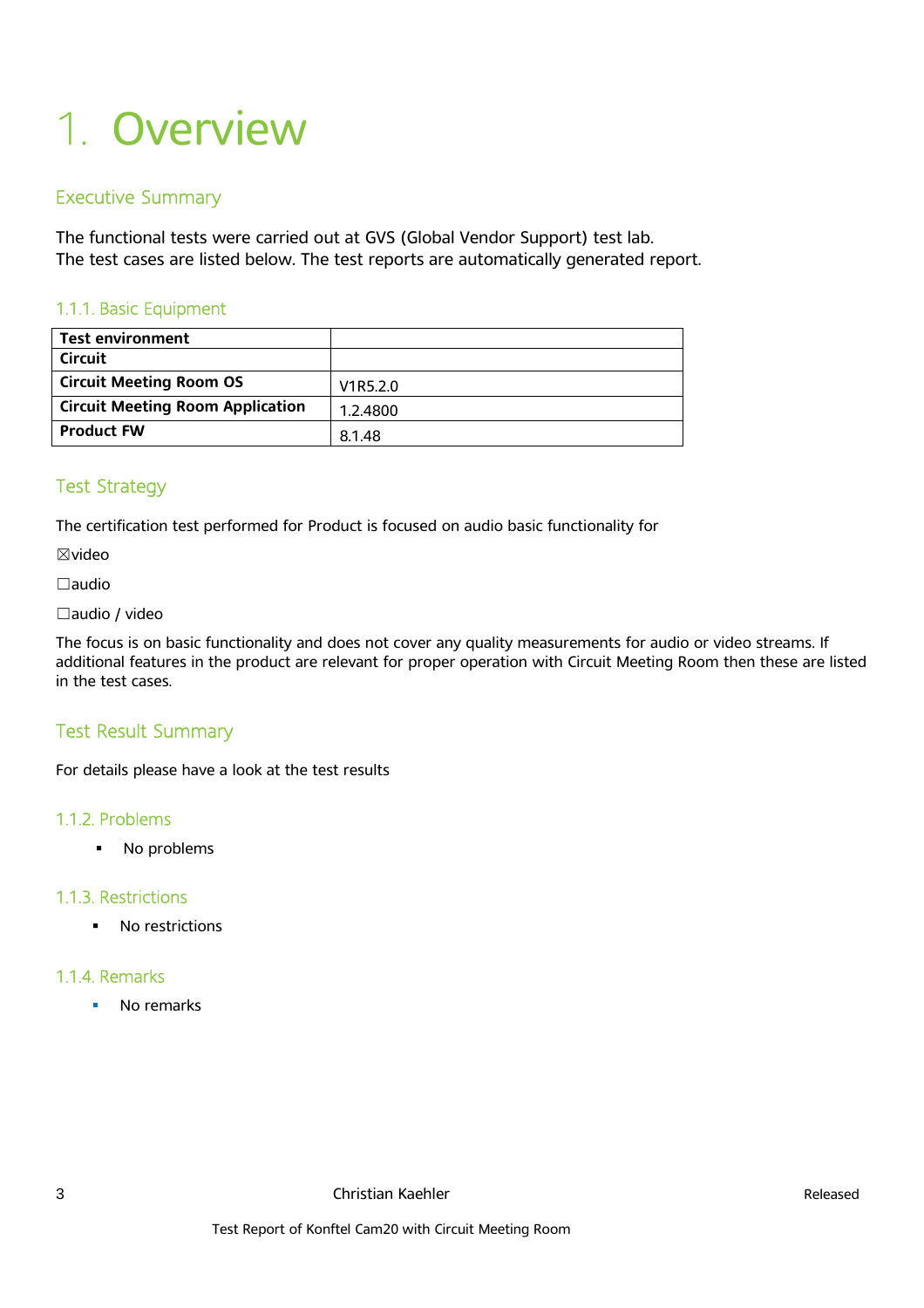#### 1.1.5. Setup



#### **Figure 1: Logical Topology Diagram Circuit Meeting Room**

Circuit Meeting Room is tested in standard configuration: Network connected via Gigabit Ethernet, output display on Full-HD capable display (single screen configuration), for speakerphones a standard web cam is connected (and vice versa) to complete the configuration. Circuit public cloud service is used for operation.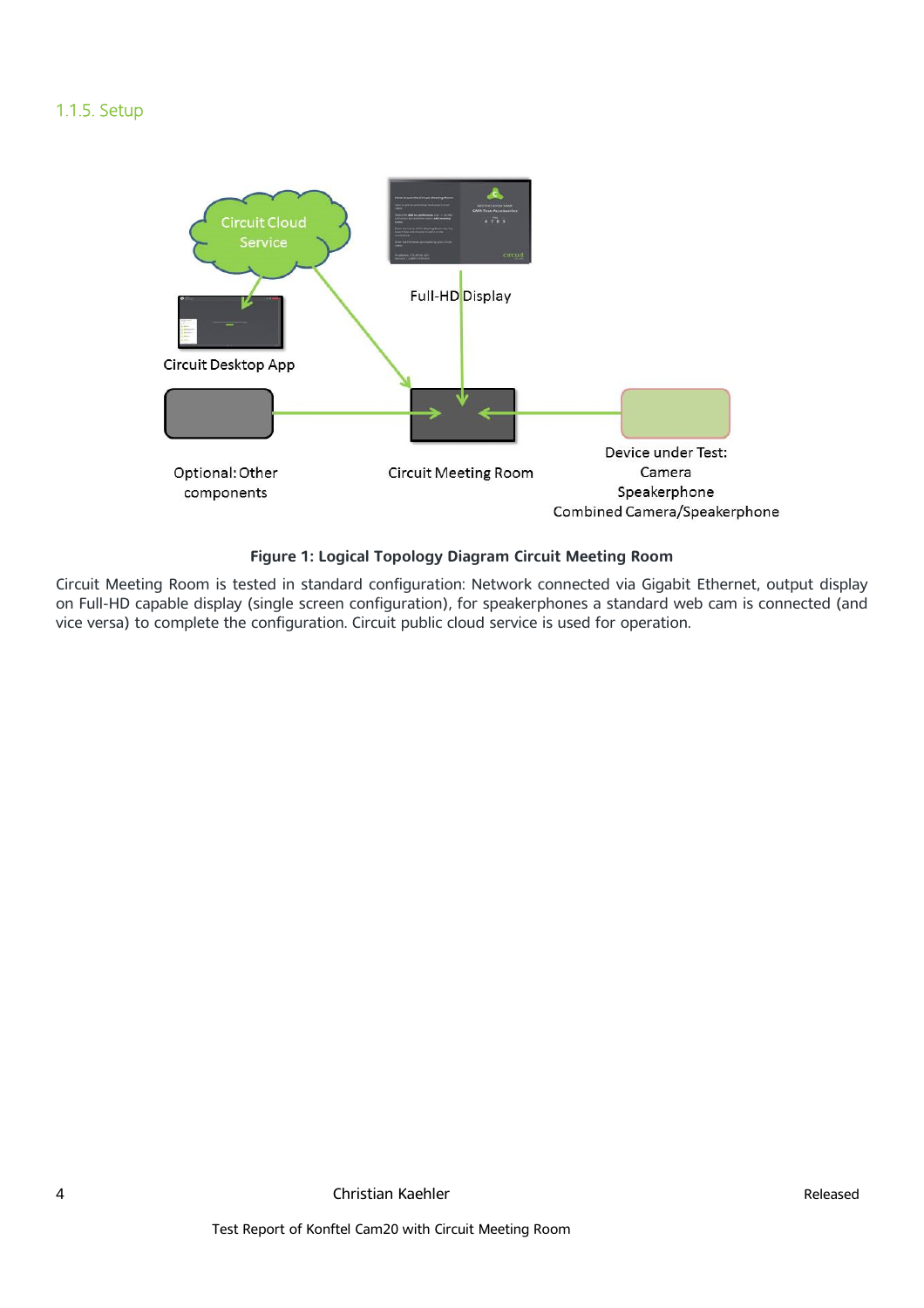### Test Results in Detail

#### Test cases

| <b>Key</b>         | <b>Test Description</b>                                    | <b>Result</b> | <b>Comment</b>              |
|--------------------|------------------------------------------------------------|---------------|-----------------------------|
| DTHSFT-4066        | Connection via USB                                         | Passed        | Connected via USB3.0        |
|                    |                                                            |               | Detected as "Konftel Cam20" |
| DTHSFT-4067        | Conference: Audio output                                   | Invalid       |                             |
| DTHSFT-4069        | Conference: Video input                                    | Passed        | 1920*108p 30fps             |
| <b>DTHSFT-4068</b> | Conference: Audio input                                    | Invalid       |                             |
| <b>DTHSFT-4072</b> | Conference: Mute sync with Circuit                         | Invalid       |                             |
| <b>DTHSFT-4071</b> | Conference: Audio mute (local)                             | Invalid       |                             |
| DTHSFT-4073        | Conference: Release from<br>conference (sync with Circuit) | Invalid       |                             |
| DTHSFT-4070        | Conference: Video output                                   | Invalid       |                             |
| DTHSFT-4076        | Telephony - interaction                                    | Invalid       |                             |
| <b>DTHSFT-4074</b> | Connection and features via BT                             | Invalid       |                             |
| DTHSFT-4075        | Power saving                                               | Passed        |                             |
| DTHSFT-4078        | Conference: Manual testing - mixed<br>scenarios            | Passed        |                             |
| <b>DTHSFT-4077</b> | Conference: Long duration call                             | Passed        |                             |

#### Remarks / Appendixes

Explanation of acronyms:

| CMR     | Circuit Meeting Room                        |
|---------|---------------------------------------------|
| DUT     | Device Under Test                           |
| INVALID | Test NOT applicable as not supported by DUT |
| FAILED  | Test case NOT successful                    |
| PASSED  | Test case successful                        |
|         |                                             |